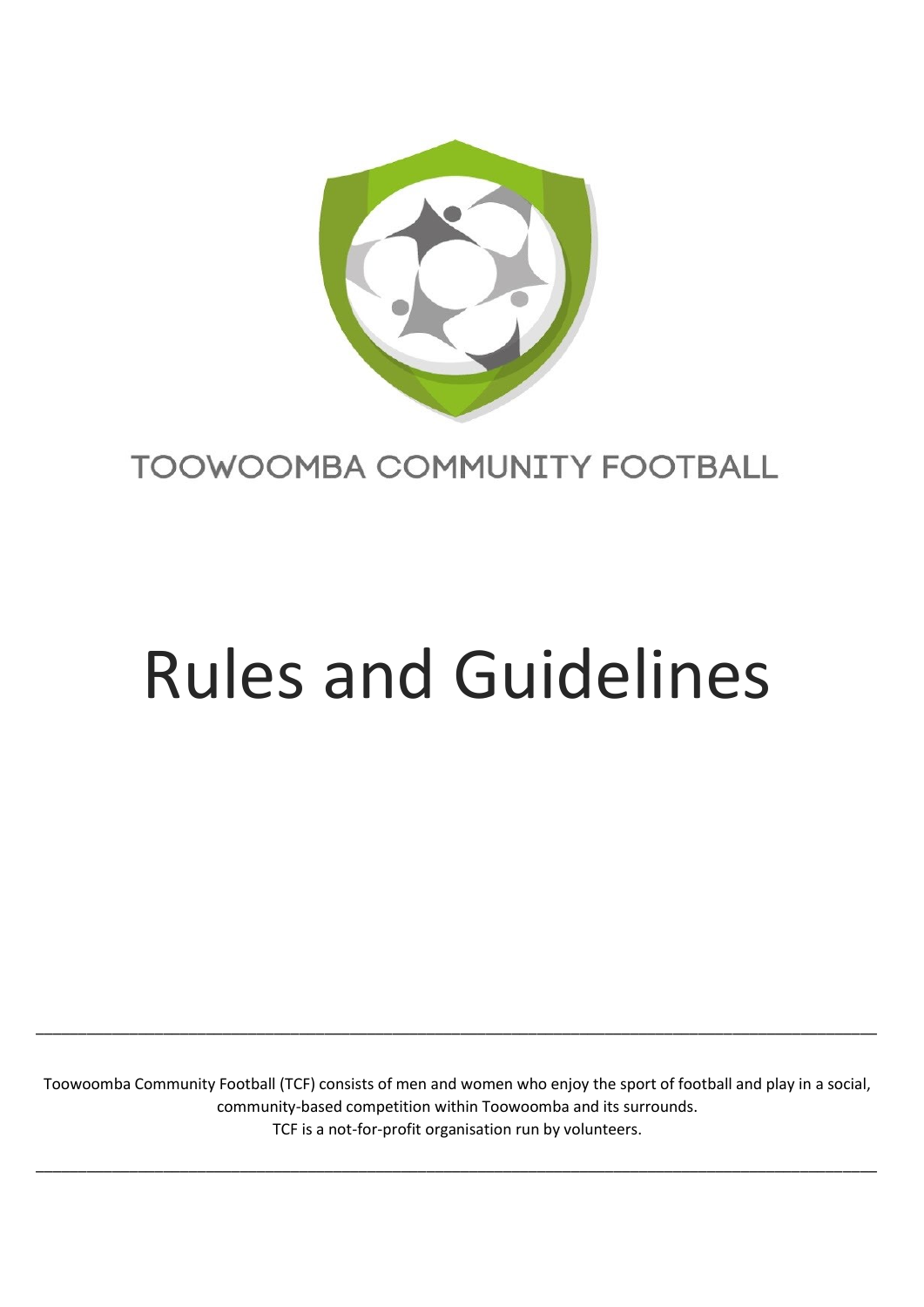# Contents: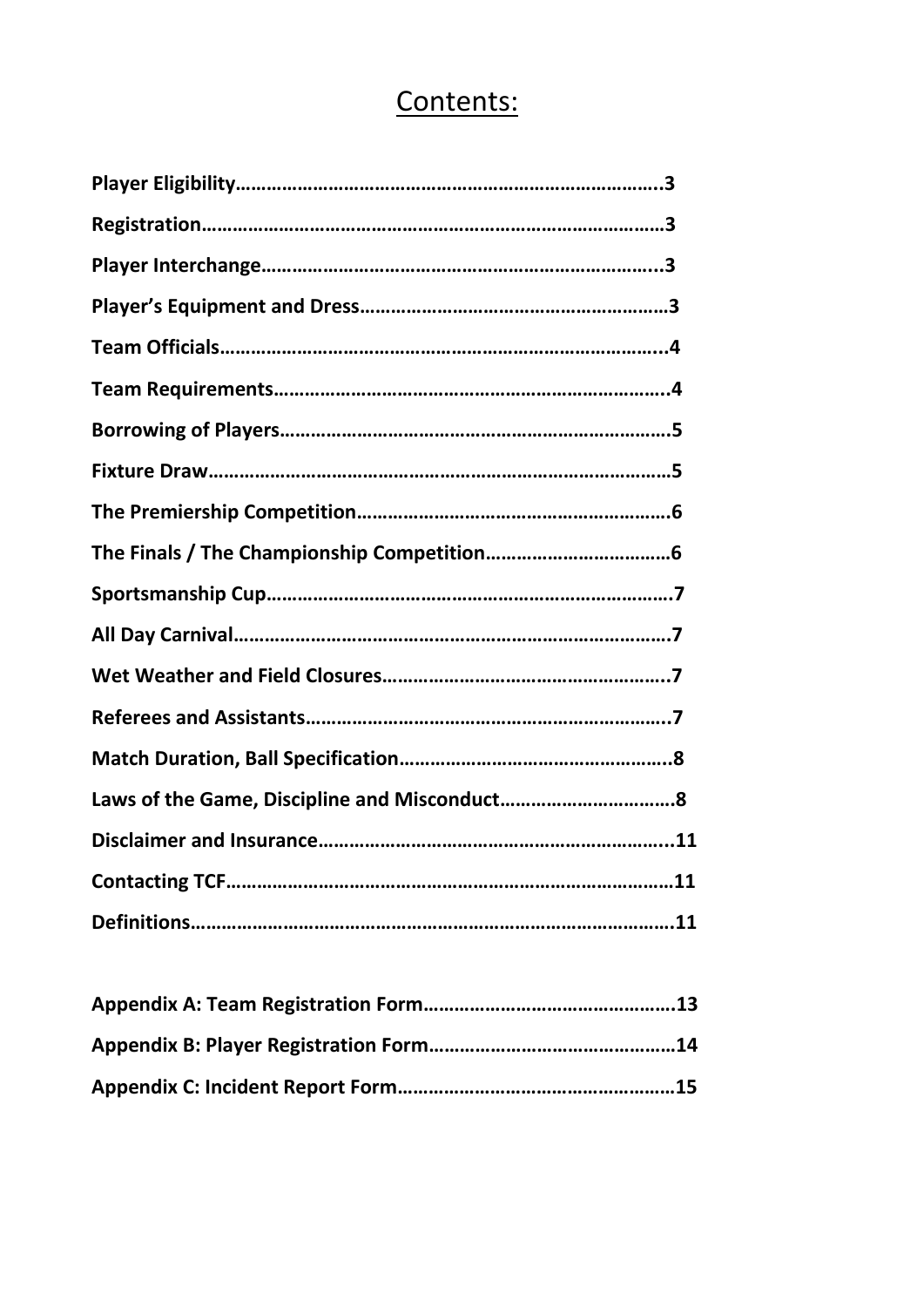# Player Eligibility

All men and women, fourteen (14) years of age or older are eligible to play in the Toowoomba Community Football Competition (TCF) provided that they have first registered as being a part of a team with TCF and have paid their fees. Players that have received a ban on playing either from TCF itself or from another football competition or organisation are ineligible to be a part of TCF. Players must be registered in order to be listed on the match card and play under their own name.

Players under the age of eighteen (18) are expected to have a parent or guardian with them at matches. If this is not possible, the care of these players falls to the management (Captain, Manager and/or Coach) of the team that they have registered with. Toowoomba Community Football takes no responsibility for the care of these players other than what is covered under our insurance policy and what is expected on the field under the direction of the assigned referee.

# **Registration**

#### *TEAM REGISTRATION*

In order for a team to be registered with TCF to play within the competition, the appropriate form must first be filled out (see Appendix A) and given to the TCF organisers by the required date. A Team Registration Fee *must be paid by the required date* in order for the team to be placed upon the Fixture Draw for the season.

#### *PLAYER REGISTRATION*

In order for a player to be registered with TCF to play within the competition, the appropriate form must first be filled out (see Appendix B) and given to the TCF organisers. The name of the team that the player wishes to be registered with must be placed in the appropriate place on the form. The Player *Fee must be paid to TCF* before the player is eligible to take to the field.

# Player Interchange

All matches in the TCF are played under unlimited interchange. Teams can make as many changes as they wish throughout the duration of a match. Note that referees will disallow interchanges if they are deemed to disadvantage the other team by slowing down the game or when the opposition team is on the attack. Interchanges MUST be made from half way. A Referee Assistant will advise the Referee of the interchange and the exchange will only take place during a stoppage in play.

# Player's Equipment and Dress

#### *PLAYING APPAREL*

In accordance with Football Federation Australia's (FFA) Laws of the Game, all players in all matches must appear in proper matching football uniforms. Sleeved shirts/jerseys, shorts and socks in the team's registered colours plus shin guards and footwear must be worn. Shin guards shall be made of a suitable material (rubber, plastic, polyurethane etc.) and shall afford a reasonable degree of protection.

In the event that a team has fewer jerseys than they do players, players without jerseys are permitted to wear a bib for the match in place of a jersey, provided that the same bib is worn for the duration of the match and that the match referee has been apprised of this circumstance prior to the start of the match.

#### *NUMBERS*

All players and reserves in a team are to be identifiable by separate, individual numbers, clearly visible on shirts/jerseys. The swapping of jerseys is not allowed within the TCF competition.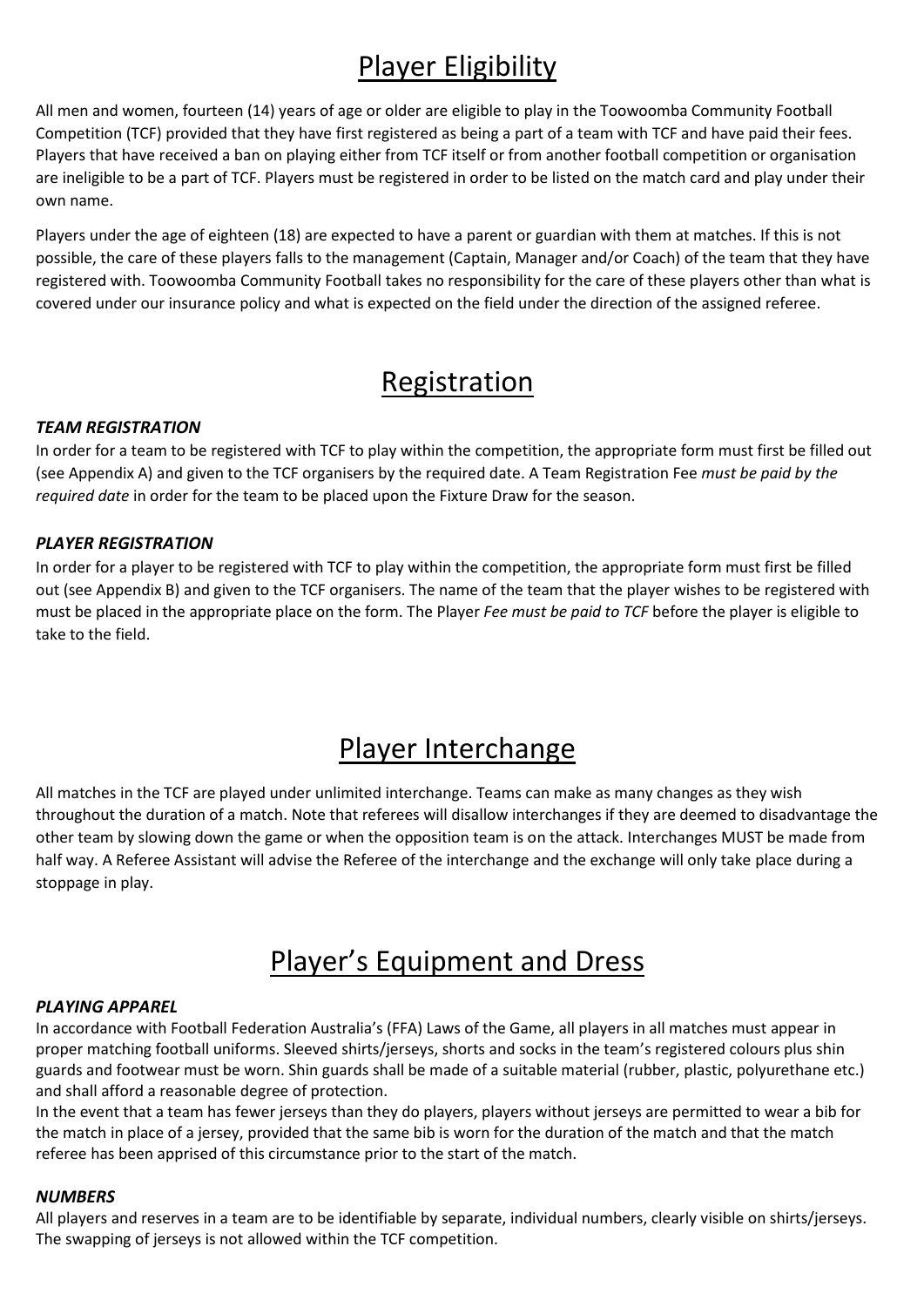Swapping jerseys during a match (unless sanctioned by the Laws of the Game, ie changing goalkeeper), will result in a one (1) point penalty to the team swapping jerseys.

#### *SPONSORSHIP*

Sponsorship on team uniforms is permitted with the proviso that the images and wording are of an appropriate nature. Please approach the TCF Coordinator if you have concerns about appropriateness.

#### *COLOURS AND STRIPS*

For any new teams that are joining, your team colours and strips need to be advised to TCF and you need to check that your regular strip does not clash in any way with any existing team colours and strips. Please check the TCF website for existing team colours and stirps.

### Team Officials

Each team must have two (2) officials

#### *MANAGER/COACH*

This person runs the team and liaises with the Competition Coordinator.

The Manager / Coach's job (apart from any club duties) is concerned with the welfare, actions and behaviour of their players on the field and interchange bench. Keeping their players under control and ensuring they follow the correct behaviour and attitudes at all times.

They are never to enter the field of play without the referee's permission (unless they are also a registered player, playing in the game).

Managers / Coaches must stay at least one (1) meter away from the field of play to allow the linesman space to perform their duties.

Coaches must also stay behind the Spectator Line either side of the half-way line. NOT at the ends of the field.

#### *TEAM CAPTAIN*

The Team Captain is required to sign the Match Card to indicate to TCF who they are and to declare that all the players listed on the card are correctly named and eligible to play in that game. Signing the Match Card also indicates that you agree with the result of the match.

Every Team must have a Captain's Armband worn by the Captain on the field.

The person wearing the Armband is responsible for keeping their team under control. People fronting discipline and being sent off while wearing the Armband, will be dealt with more harshly as they are to be held to higher standards.

The Armband can be worn by anyone on the field, provided it remains on the field at all times. If the wearer leaves the field through interchange or injury, it is to be given to another player who is on the field.

Should any problems arise on the field, this is the person the referee will speak to, who must then put the referee's request into action and inform the rest of the team.

Note that the armband does not give the wearer the automatic right to question or dispute a referee or assistant referee's decisions. In most circumstances, if the captain asks a question in the appropriate manner and appropriate time, they will receive an answer.

### Team Requirements

To be able to present itself for play, a team must:

1. Be properly dressed for play with each team member wearing the team kit with an individually numbered jersey, shorts, socks, shin pads and footwear.

2. Be able to field at least seven (7) players.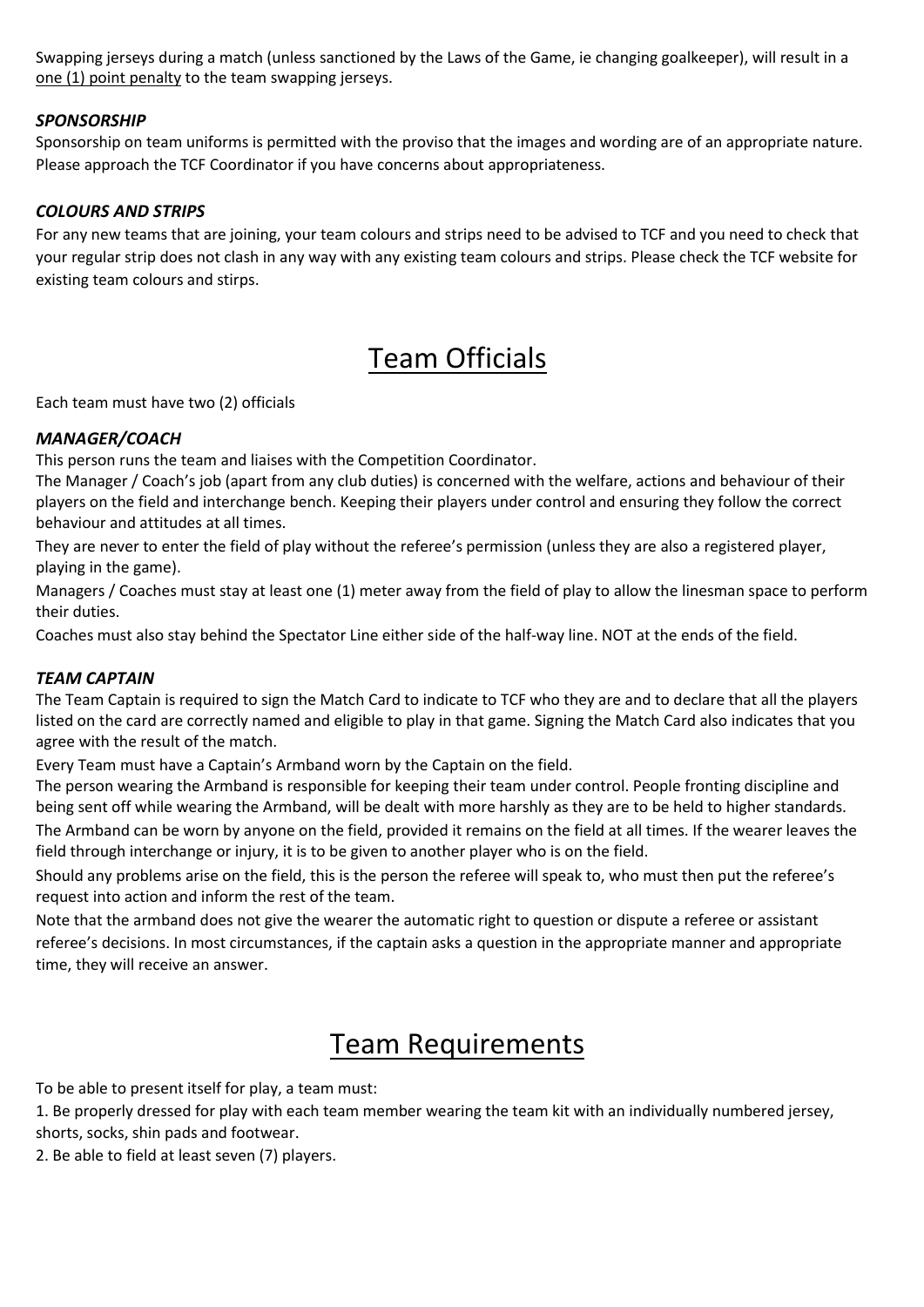# Borrowing of Players

'Borrowing' of players from another team for a match is only permissible if all of the conditions below have been met:

- 1. The number of players in the team plus the 'borrowed' players can equal no more than eleven.
- 2. Only players registered to TCF are eligible to be 'borrowed'.
- 3. The opposition captain must be informed of the intention to 'borrow' players, who the players are and agree to the 'borrowing'. Captains have the right to refuse the opposition from 'borrowing' players.
- 4. The match referee must be informed on the intention to 'borrow' players, who the players are and agree to the 'borrowing'.
- 5. The players 'borrowed' must be added to the match card, including the name of the 'borrowed' player's home team
- 6. If additional players from the team turn up late, making a number of original team plus 'borrowed' players to be in excess of eleven (11), the number of 'borrowed' players must be reduced until the number of the original team plus 'borrowed' players is equal to or less than eleven (11).

Teams 'borrowing' players without having met all conditions listed above will be deemed to have forfeited the match.

'Borrowed' players do not count towards the minimum number of seven (7) players required to form a team.

Once the Opposing Team Captain has agreed that Borrowing of Players may occur, this decision may not be rescinded once the whistle has been blown to begin play.

Borrowing of players is only permissible during the Premiership Competition. Players may not be 'borrowed' for the Finals / Championship Competition.

### Fixture Draw

TCF provides the fixture draw for the entire season (excluding finals) before the start of the season. In order for a team to be registered with TCF and to be allocated a slot upon the Draw, the Team Manager must have filled out and handed in the Team Registration Form (see Appendix A) and a minimum of seven (7) players must have paid their fee to TCF by the required date.

TCF will make all reasonable effort to have the Fixture Draw emailed to each Team Manager no later than one (1) week before Round 1 of the season. The Fixture Draw will also be posted on the TCF website and the TCF Facebook page. If the number of teams that are registered for the season warrants it, the teams can be divided into a number of pools. This decision cannot be made until all teams have registered for the current season.

Be advised that in the event of mistakes or scheduling clashes within the Draw, the Draw will be altered as quickly as possible. It is expected that each Team Manager examine the Draw as soon as possible after receiving it and to advise the TCF Coordinator of anything that they believe needs to be altered as soon as possible. In this way, the Draw, if needed, can be altered and given back to the Team Managers prior to the start of Round 1.

The Draw will not be altered due to adverse weather affecting the playing of matches.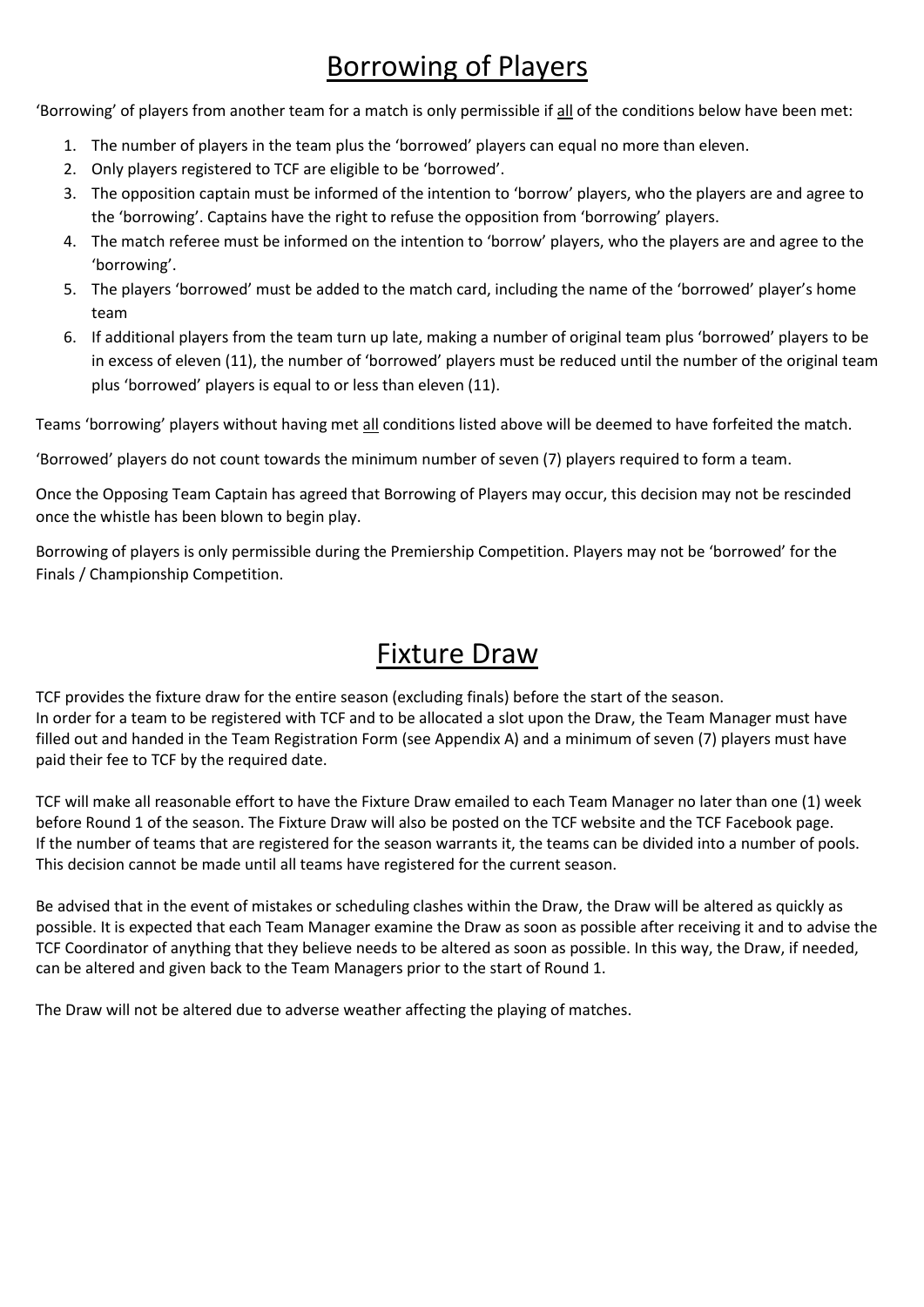# The Premiership Competition

The Premiership Competition shall comprise a number of fixture matches between each of the teams in each pool (assuming that more than 1 pool of teams is used during the season) such that each team plays each other team in that division an equal number of times for competition points.

### *PREMIERSHIP POINTS*

Match points shall be allocated for each fixture match played during the Premiership Competition as follows:

- For each game **Won**: 3 Points.
- For each game **Drawn**: 1 Point.
- For each game **Lost**: 0 Points.
- In the event that a team **Forfeits** a game: 3 points and 3 goals are awarded to the team not forfeiting.
- **Points Deducted**: failure for a team to supply a competent assistant referee in their allocated matches results in a 1 point deduction to the team's overall point tally for each offence.
- **Points Deducted:** playing an unregistered player will result in the team doing so forfeiting their match.

#### *"MERCY" RULE*

Occasionally, there can be an imbalance in the two teams competing in a match. This may occur due to injuries, player eligibility or ability within the game. If the score line of one team dominates the other team – that is, an imbalance of the score of eight (8) or more goals in favour of the more dominant team, the goals scored will be capped at ten (10) goals to the winning side. All goals, including those scored in excess of ten (10), will be recorded by the referee for the purposes of keeping records for the Golden Boot.

### *PREMIERSHIP WINNER'S PROCESS*

The Premiership Competition winner (for the teams in each pool) shall be the team that accumulated the most match points during the Premiership Competition.

Where two or more teams tie for first, second, third or fourth place in the Premiership Competitions, goal difference shall determine the eventual positions of the teams concerned. Goal differences are calculated by taking goals scored "against" a team from goals scored "for" by a team. If two teams have an equal goal difference, the team with the highest number of goals "for" is deemed to be in the higher position.

# The Finals / The Championship Competition

### *CHAMPIONSHIP TEAMS*

The teams that shall compete in the Championship Competition shall be composed of the top eight (8) teams from the Premiership Competition, ranked 1 – 8 in order of their final position on the Premiership Competition table.

### *CHAMPIONSHIP PROCEDURES*

Semi Finals, Preliminary Finals and Grand Finals shall be played in the following manner:

- Semi Final: (game 1) 1 v 8; (game 2) 2 v 7; (game 3) 3 v 6; (game 4 ) 4 v 5. The winners of each match shall progress to the Preliminary Final.
- Preliminary Final: (game 5) winner of game 1 v winner of game 4; (game 6) winner of game 2 v winner of game 3.
- Grand Final: (game 7): winner of game 5 v winner of game 6.

#### *CHAMPIONSHIP PLAYER ELIGIBILITY*

No player may play in the Championship Finals unless the player is registered to the competition and has played a minimum of five (5) Premiership Competition matches for the team that they are registered for, or as many as possible given their schedule. Players who register within four (4) weeks of the Finals are ineligible to play in the Championship.

#### *EXTRA TIME AND TIE BREAKERS*

In any competition Semi Final, Preliminary Final or Grand Final game resulting in a draw on the basis of goals scored, extra time shall be played in accordance with the Laws of the Game. Teams shall toss for choice of ends and the game shall be recommenced after a delay, the duration of which shall be the length of time stipulated by the Match Official or the time normally allowed for a half time interval.

All matches under the control of the TCF in which extra time is played shall play the full allotted time.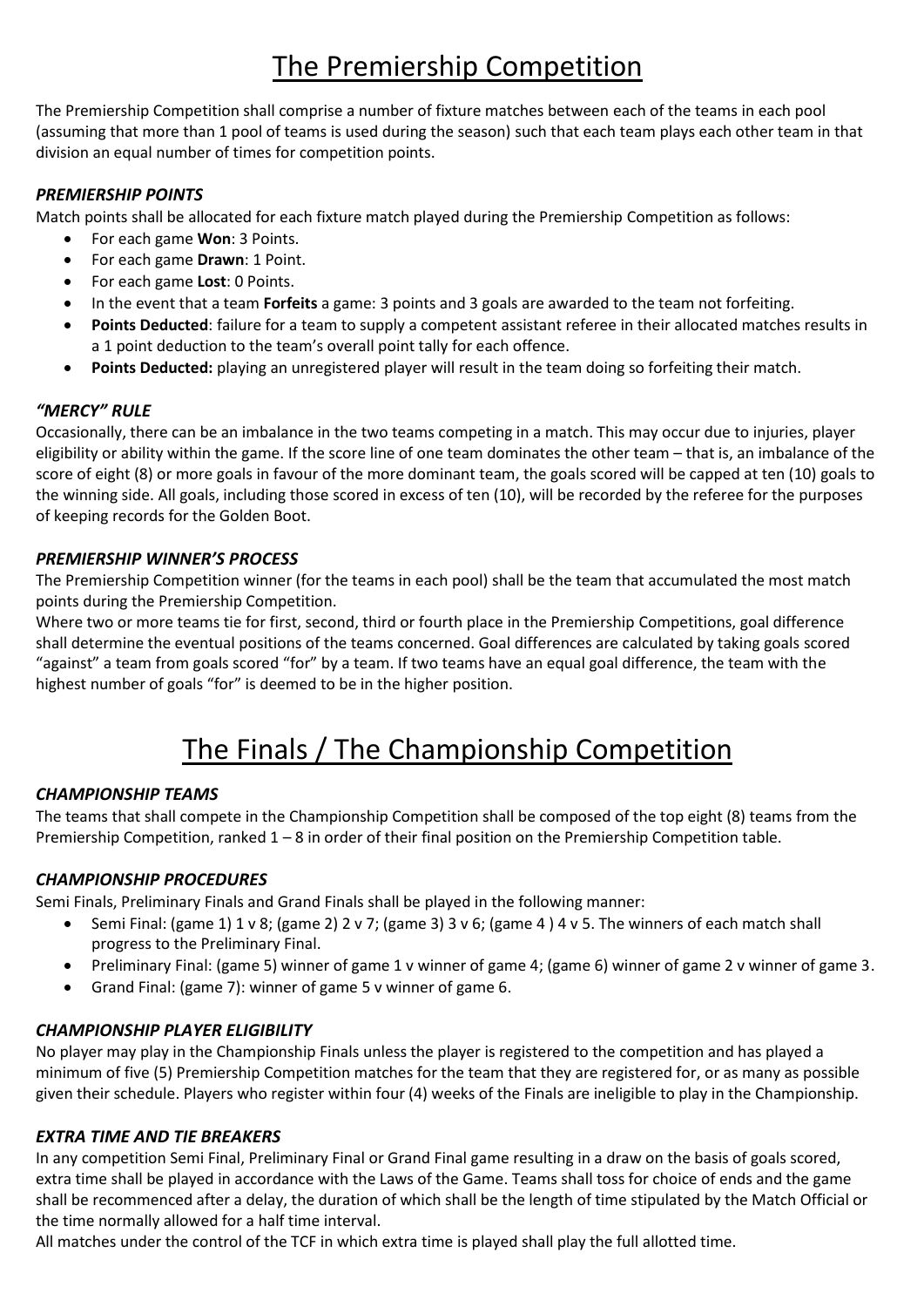If the teams playing a Semi Final, Preliminary Final or Grand Final remain equal on goals at the completion of the allotted extra time, then the match shall be decided on penalty kicks as per the Laws of the Game. No Replays are to be played of drawn matches.

### *Adverse Weather*

In the advent of adverse weather affecting the playing of a Semi Final, Preliminary Final or Grand Final match, TCF will make every effort possible to reschedule the match(es).

# Sportsmanship Cup

The Sportsmanship Cup celebrates the two teams that have displayed the highest and most consistent sportsman-like qualities throughout the Premiership Season as voted by all of the teams within the competition. These qualities include, but are not limited to, respecting all players and officials and playing in a manner that follows and upholds the Laws of the Game.

The match to decide the winner of the Sportsmanship Cup shall be played on the same day as the Grand Final for the Championship Competition.

# All Day Carnival

The All Day Carnival is a day when all teams come together to play in a seven (7)-a-side tournament in a fun, friendly, competitive, community-oriented Tournament. The rules for this Tournament are modified from the Laws of the Game to allow the maximum number of games possible with a single day.

# Wet Weather and Field Closures

If adverse weather conditions affect potential game play, the fields will be checked by the appropriate persons and the TCF Coordinator will advise as early as possible.

On these types of days, in particular, **NO ONE**, except team/club manager is to contact the TCF Coordinator regarding games. If time permits, the TCF Coordinator will contact the team Captains and Managers and advise on any issue with their games.

The TCF website will be updated if wet weather has made the fields unplayable and the fields have been closed. In the event of games being called off due to adverse weather, all teams will be awarded a Draw (1 point) and three (3) goals.

In the event that only one (1) of the fields that TCF use has been closed, the games from the 'open' field shall not be played, ensuring that all matches from that Round remain on equal footing. Any games that have been played before the fields are closed shall be deemed to have been 'friendlies' and all matches for that Round will be awarded 'draw' status.

# Referees and Assistants

TCF will allocate a referee. Their duties shall be defined in the Laws of the Game as issued by FFA.

Assistant Referees will be drawn from the teams competing within TCF. Each team will be expected to supply one Assistant Referee (linesman) for one (1) match each week either prior to or directly after their own game. If, in the opinion of the referee, it is deemed that the allocated Assistant Referee is not performing his or her duties to the best standard possible (either through inattention or lack of knowledge of the Laws of the Game), the referee has the authority to dismiss the Assistant Referee from the match. In this circumstance, the team supplying the Assistant Referee will be awarded a one (1) point penalty as though they had failed to supply an Assistant Referee. Assistant Referees may not be changed during a match without the consent of the Referee.

### *THE ABSENCE OF A REFEREE*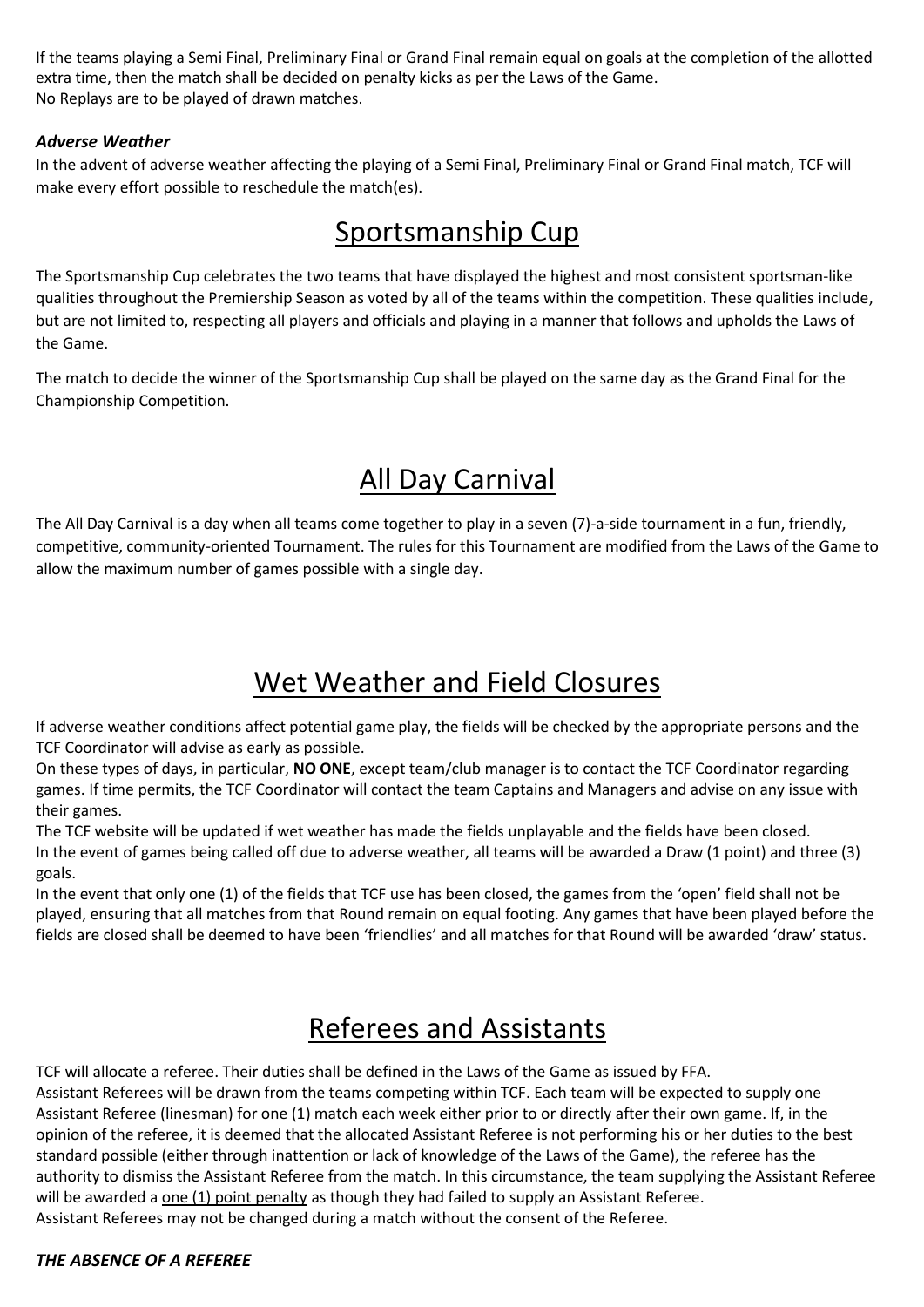In the unlikely event of a referee failing to attend a match, the match MUST be played. An attempt should be made to find someone at the ground (such as games before, referee assistant) to fill in for the missing referee. Both teams need to agree with the choice of referee and sign on the match card to indicate this before the match begins. That person MUST referee the entire match. The match must also be played under both the TCF rules and the Laws of the Game as outlined by FFA. A record of the match must be forwarded to the TCF Coordinator as soon as possible after the match.

### *THE ABSENCE OF AN ASSISTANT REFEREE*

In the event of an assistant referee (linesman) failing to attend a match, the referee appointed to the match may request a referee, assistant referee, player or spectator from either the match to be played or the previous match to fulfil this duty. Any such assistants so appointed by the referee shall act solely within the guidelines and restrictions given them by the referee.

The penalty applied to the Team failing to provide an assistant referee shall be given on a sliding scale - the loss of one (1) Competition point for the first offence, the loss of two (2) Competition points for the second offence, etc. Any team that fails to provide an assistant referee for three (3) or more matches throughout a single season shall become ineligible to compete in the Finals / Championship Competition.

# Match Durations, Ball Specifications

Duration of matches, intervals and the match ball shall be as follows:

| <b>MATCHES</b>           | TIME<br>TCH<br><b>WA</b> | TIME<br>RД       | TIME<br><b>TAL</b> | BALL   |
|--------------------------|--------------------------|------------------|--------------------|--------|
| Premiership<br>› Matches | -45 mins<br>45           |                  | 10 mins            | Size 5 |
| Championship<br>Matches  | 45<br>-45<br>mins        | 15<br>15<br>mins | 10 mins            | Size 5 |

In the event of a tied result during Final / Championship matches or the Sportsmanship Cup match after Extra Time has been played, a penalty shoot-out will occur in accordance with FFA's Laws of the Game.

# Laws of the Game, Discipline and Misconduct

### *LAWS OF THE GAME*

Players shall abide by the Laws of the Game of football (soccer) as laid down by FIFA and its subcommittees. This may be altered, amended or supplemented by TCF as seen fit.

### *COMMITTEE ON DISCIPLINE*

The TCF Committee on Discipline shall be appointed by the TCF Coordinator. It shall be comprised of up to five (5) persons with a minimum of three (3), including the Chairperson of the Committee on Discipline.

#### *POWERS*

The TCF Committee on Discipline shall have, in addition to its other powers, the power to:

(1) Call before the Committee on Discipline cases of misconduct by any person, player/s, coach/es, manager/s, club official/s, team/s, spectator/s and person/s. Misconduct must be forwarded to the TCF Committee on Discipline through the use of the *Incident Report Form* (Appendix C).

(2) Impose suspensions as decided by the Committee on Discipline, after deliberation of all evidence presented to the committee.

(3) Penalise a player by imposing a suspended sentence for a period to be determined by the Committee on Discipline. (5) Investigate and correct any information contained within any correspondence received by the Committee on Discipline.

### *DISCIPLINE NOTIFICATIONS*

(1) The Committee on Discipline will communicate to all parties, via their respective nominated contact person, on any requests to attend hearings, penalties and/or suspensions and any other matters pertaining to the performance of the Committee on Discipline's duties.

(2) Automatic penalties will be communicated electronically to the relevant team or team nominated contact person. It is the Manager / Captain's responsibility to enforce any suspension or penalty applied to players on their team.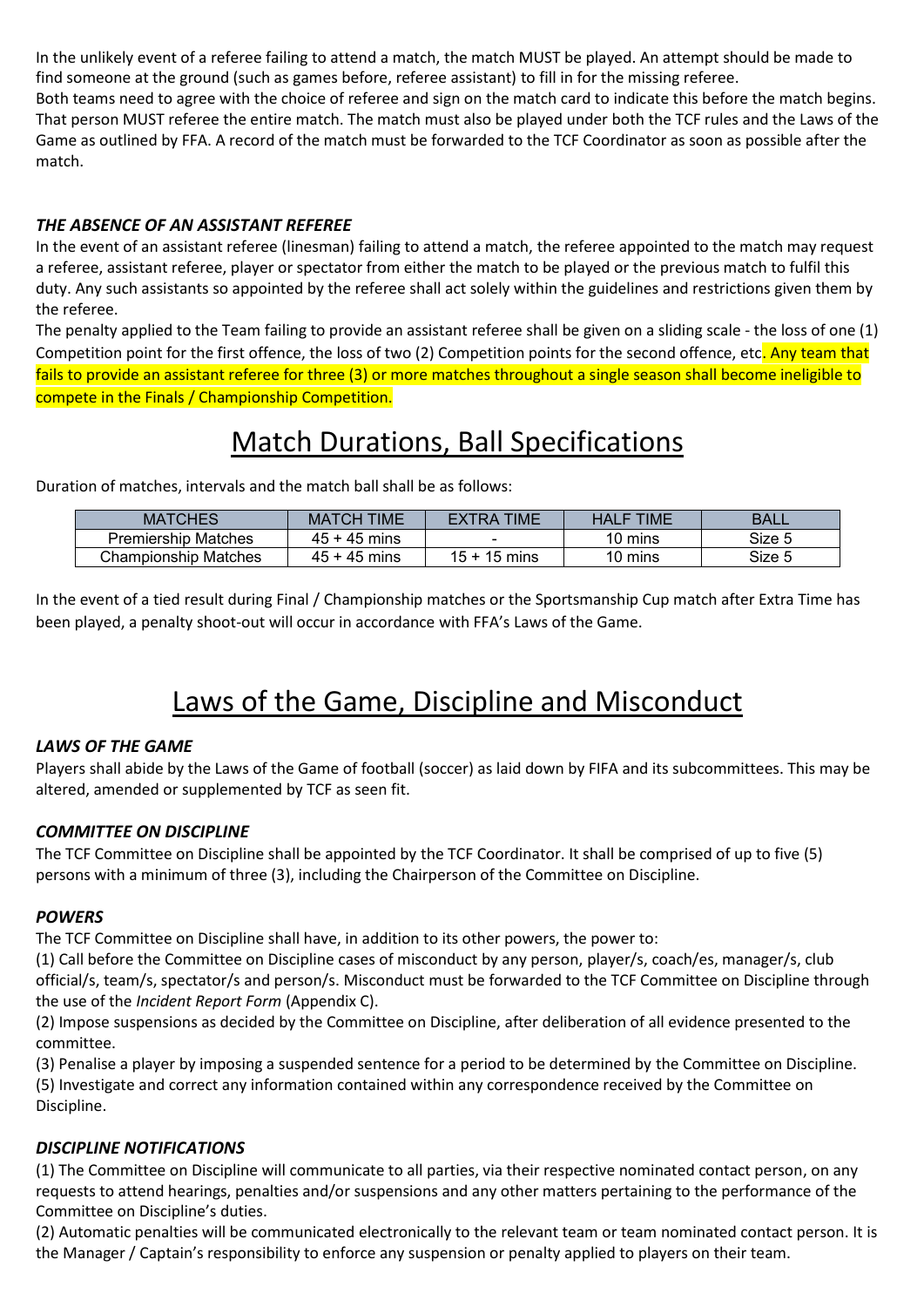(3) Where notification is not confirmed electronically, a telephone call to the team nominated contact will be made. In all cases, when notification is made to the team it is accepted that communication is made with the player/team and any other relative parties.

(4) The Committee on Discipline will notify the appropriate TCF members (Referee Co-ordinator, Team Managers etc.) of any suspensions and or penalties handed down by the Committee on Discipline that affects the running of or results of any fixture or competition.

### *CARD OFFENCES*

(1) When a player is shown a yellow or red card by the referee during a match then the player shall be assumed to have committed the offence. A player that is shown a red card in any competition round is not permitted to play in any other matches in the same competition round. This shall not form any part of a suspension/penalty issued by the Committee on Discipline.

(2) Yellow cards are issued for each varying offence that is committed. A list is held and maintained by the TCF Committee on Discipline. Any player so named by the referee shall be dealt with by the Committee on Discipline.

#### *RED CARD OFFENCES*

(1) A player sent from the field of play will automatically be suspended for one (1) game.

Suspensions shall apply to the player's next scheduled playable fixture round. The player, having served the one (1) game suspension, shall be eligible to resume playing, unless notified by TCF Committee on Discipline that further disciplinary action is being applied.

(2) If the referee's send-off/misconduct report recommends a one (1) match penalty and the Committee on Discipline agrees with this decision then a penalty or suspension will be applied.

(3) If the referee's send-off/misconduct report recommends a one (1) match penalty and the Committee on Discipline disagrees then the Committee is to:

- (a) Apply an automatic penalty in line with the offence committed and consistent historic rulings, or
- (b) Conduct a Hearing

(4) If the referee's send-off/misconduct report recommends more than a one (1) match penalty and the Committee on Discipline agrees then the Committee is to:

(a) Apply an automatic penalty in line with the offence committed and consistent historic rulings, or (b) Conduct a Hearing.

(5) If the referee's send-off/misconduct report recommends more than a one (1) match penalty and the Committee on Discipline disagrees then the Committee is able to apply an automatic one week penalty in keeping with consistent historic rulings.

### *YELLOW CARD OFFENCES*

(1) When a player has been shown a Yellow Card the match official will record it against the player's name on the match card and report the issuing of the card to the Committee on Discipline via the match report.

(2) Each team will be sent a file showing all yellow cards that have been recorded against their team players. It is the team's responsibility to monitor and advise their team players of any pending suspensions resulting from further yellow cards.

(a) Any player who receives five (5) Yellow Cards in any one season shall have their Team Captain and Manager informed through electronic communication. It is the responsibility of the Team's Management to INFORM the player of the fact and act to enforce the player's adherence to the Laws of the Game.

(b) Any player who receives seven (7) Yellow Cards in any one season will be suspended for the three (3) weeks and the Committee is to review the player's record and WILL call the player in to show cause why the player should be allowed to continue to be registered in the TCF.

(3) Yellow cards cannot be appealed after they are issued and/or reported to the Committee on Discipline.

(4) Accumulated yellow cards do not carry forward from one season to the next.

### *BLUE CARD OFFENCES*

The 'Blue Card' is the equivalent of a 'Yellow Card' but is strictly used in the offense of Dissent against a Referee or a Referee's Assistant.

(1) When a player has been shown a Blue Card the match official will record it against the player's name on the match card and report the issuing of the card to the Committee on Discipline via the match report (as per 'Yellow Card' offenses).

(2) A player issued a 'Blue Card' will be required to leave the field of play for a ten (10) minute period and may only be allowed back on to the field of play with the referee's permission (as per regulation FIFA rules).

(3) A player sent from the field of play for a 'Blue Card' offense cannot be replaced / substituted.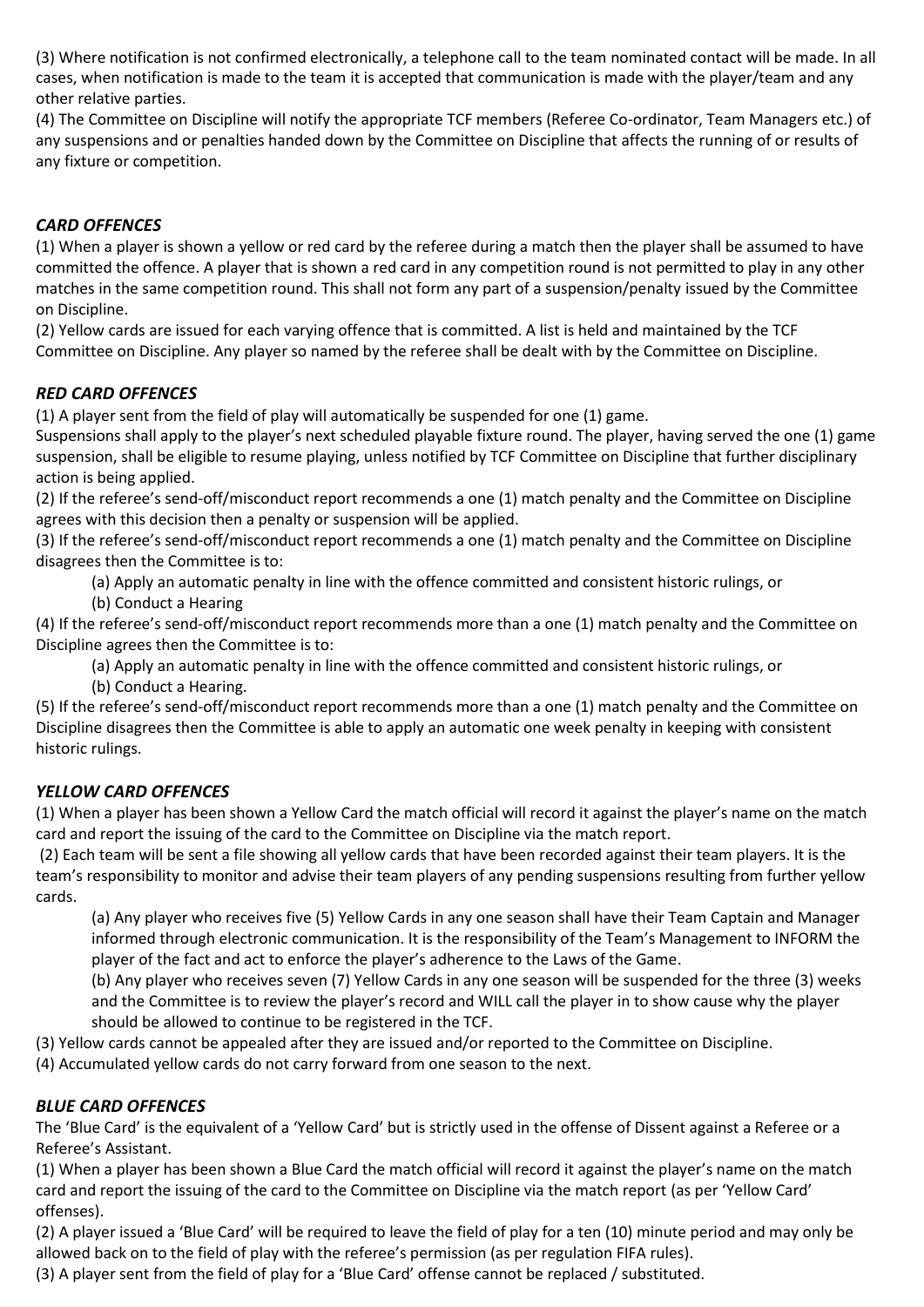(4) Any player awarded a Yellow Card in addition to having been awarded a Blue Card or is awarded a second Blue Card in the same match will be issued a Red Card with the corresponding penalty that applies.

(5) Four (4) 'Blue Cards' accrued by a single player within a season will incur an automatic two (2) week suspension on top of any other penalty given.

### *WRONG PLAYER CITED*

If it is found that the wrong player has been cited by the referee, then: -

(1) If a mistake was made by the appointed referee by citing the wrong player's name from the match card, then the Referee's Co-Ordinator will be requested to deal with the referee concerned, and report their action taken. The Committee on Discipline will deal with the player who should have been cited.

(2) If the referee did not make a mistake and the player's jersey number did not match the number on the match card against the name, then the player's club may be penalised as determined by the TCF Co-Ordinator.

#### *IMPOSED PENALTIES*

Penalties imposed on players by the Committee on Discipline shall be served as follows:

(1) Penalties imposed shall apply to all competition matches organised by the TCF, and any suspensions shall carry forward from one season to the next.

(2) Suspensions and/or penalties imposed at discipline hearings are immediate, pending written confirmation from the Committee on Discipline to the club contact.

(3) Suspensions and/or penalties are to be served in the competition that they are received in unless the player's team is no longer involved. Should this be the case then the suspension will be served in the next sanctioned TCF fixture.

(4) When a player is suspended by the Committee on Discipline, the player is suspended for the full fixture round.

(5) Players currently suspended will be deemed ineligible to play in any other TCF competition.

#### *HEARINGS*

(1) The Committee on Discipline reserves the right to call parties to a hearing at times where it is necessary to adjudicate on any matter under their control. When a hearing is called, adequate notification is to be communicated to all relevant parties.

(2) If the player, team or referee, do not wish to attend, then they need take no further action and the Committee on Discipline will deal with the offence in the player's absence. If the player or team fails to attend a hearing, then all rights of appeal by the absent party are forfeited.

(3) All parties that attend a hearing have right to appeal the decision of the Committee on Discipline adjudicating on each case.

#### *OBJECTIONS*

(1) An objection is a disagreement with the process of the Committee on Discipline not the decisions of the Committee. (2) Should a player disagree with the issuing of a red card, notice of the objection in writing is to be given to the Committee on Discipline within 48 hours of the player having been sent from the field. Such notification is to include the grounds for objection.

If an objection is received with regards to the issuing of a red card, then this is to be dealt with in the first instance. The decision reached by the Committee will be final and no right of appeal exists.

(3) A player that receives an automatic penalty of one (1) or more fixture or competition round may object to the decision of the Committee. Objections must be sanctioned by the player's team and received in writing within 48 hours of the original notification of suspension. The decision reached will be final and no right of appeal exists.

### *FOUL & ABUSIVE LANGUAGE*

Foul and Abusive Language against Match Officials is not permitted in any sport and carries sanctions under FIFA Laws of the Game. The following guidelines will be undertaken by TCF referees, at their discretion:

Foul language aimed at one-self: Verbal Caution from the referee

Foul or abusive language directed at another person: Caution (yellow card)

Foul or abusive language directed at any official (referee or assistant referee) or loud enough for the crowd to heard: Send Off (red card)

### *SLIDE TACKLE*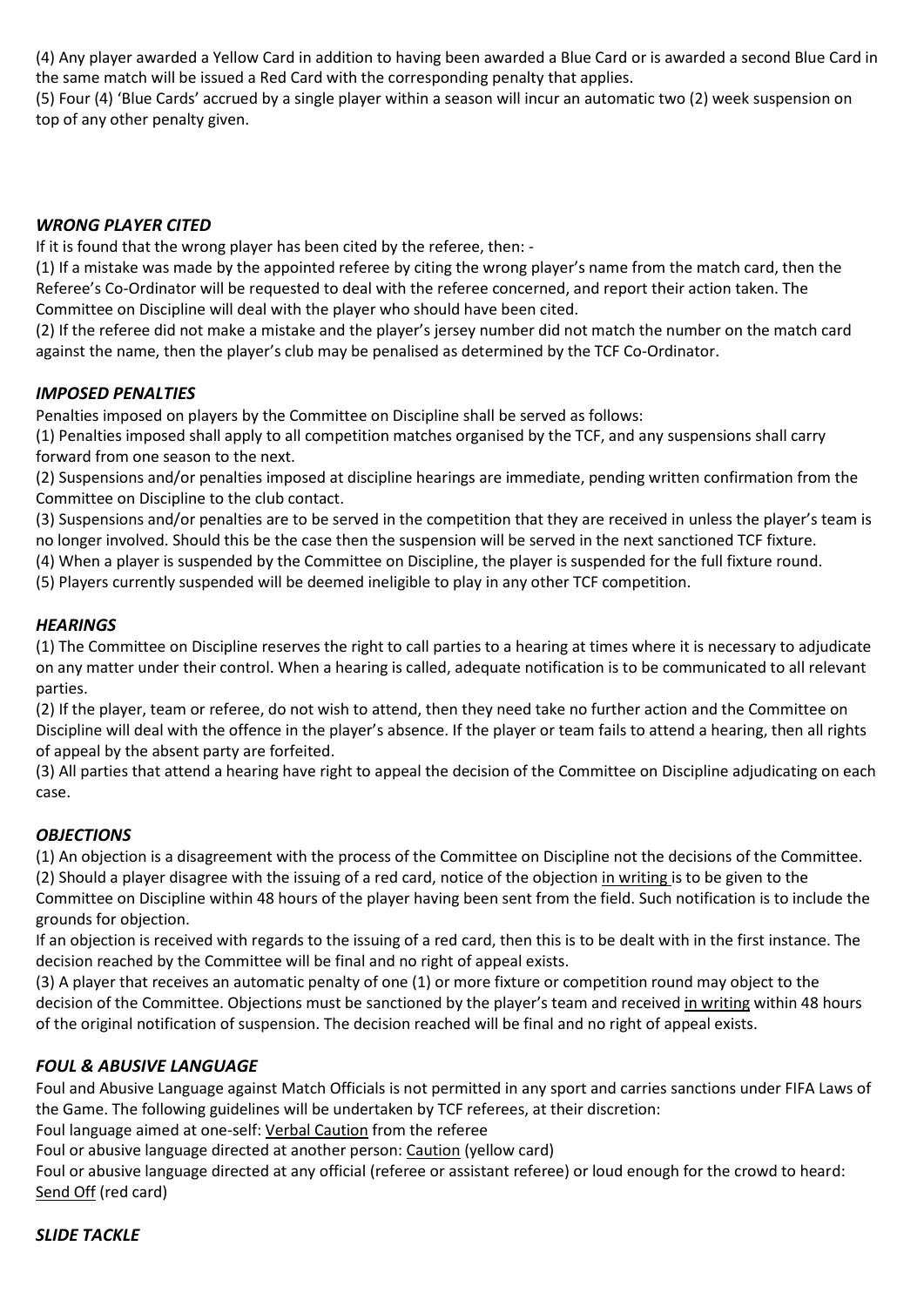A **sliding tackle** or **slide tackle** is defined as an attempt to challenge for the ball by going off of one's feet, deliberately and at speed. The manner in which the slide tackle is attempted or completed and whether or not contact is made will enable the referee to determine if the tackle is considered to be careless, reckless or using excessive force when determining the penalty.

Sliding Tackles are not allowed in TCF matches due to safety concerns.

#### *PLAYING ON THE GROUND*

Playing at a ball after a player has fallen to the ground when other players are within striking distance of the feet of the player who has fallen is not allowed in TCF matches and will be penalised accordingly, determined by the referee's judgement on the severity of the potentially dangerous play.

The ball may be played at by a fallen player if there are no other players nearby.

### Disclaimer and Insurance

TCF is insured in case of injury. However, it should be noted that teams and players play at their own risk. Football is a contact sport where injuries do occur. TCF insurance covers medical costs but does not cover the loss of income generated by said injury.

Practice games between teams before the season begins may be organised between the teams themselves. However, you must notify TCF before the game is due to be played (when, where, who, etc). This ensures that you are fully covered under the insurance policy and claims can be lodged if necessary. If you do not notify TCF, then the game is not considered to be sanctioned – YOU ARE NOT COVERED AND CANNOT LODGE A CLAIM FORM. This then opens you up to litigation. This applies whether the opposition team is a TCF team or not.

If you would like a referee to attend the match if possible, you need to advise this in your email to TCF. A minimum of one (1) weeks' notice is required to organise a referee. There is no charge for these referees. These games are considered as training sessions and the referee will also use it for training.

If you are playing a game between two (2) teams from your own club there is no need to notify TCF. These games are classified as training sessions and as such are completely covered under the (current) insurance policy.

# Contacting TCF

#### *TCF can be contacted in the following ways:*

Email: toowoomba.cf@gmail.com

Website: http://toowoombacommunityfootball.com/

Facebook Page: https://www.facebook.com/toowoombacommunityfootball/

# Definitions

*FIFA* – Federation Internationale de Football Association (the international ruling body of football)

*FFA* – Football Federation Australia

**LAWS OF THE GAME** – the rules and laws that make up the playing of football as defined by FIFA

*PLAYER* – a person, male or female, who plays football

*TCF* – Toowoomba Community Football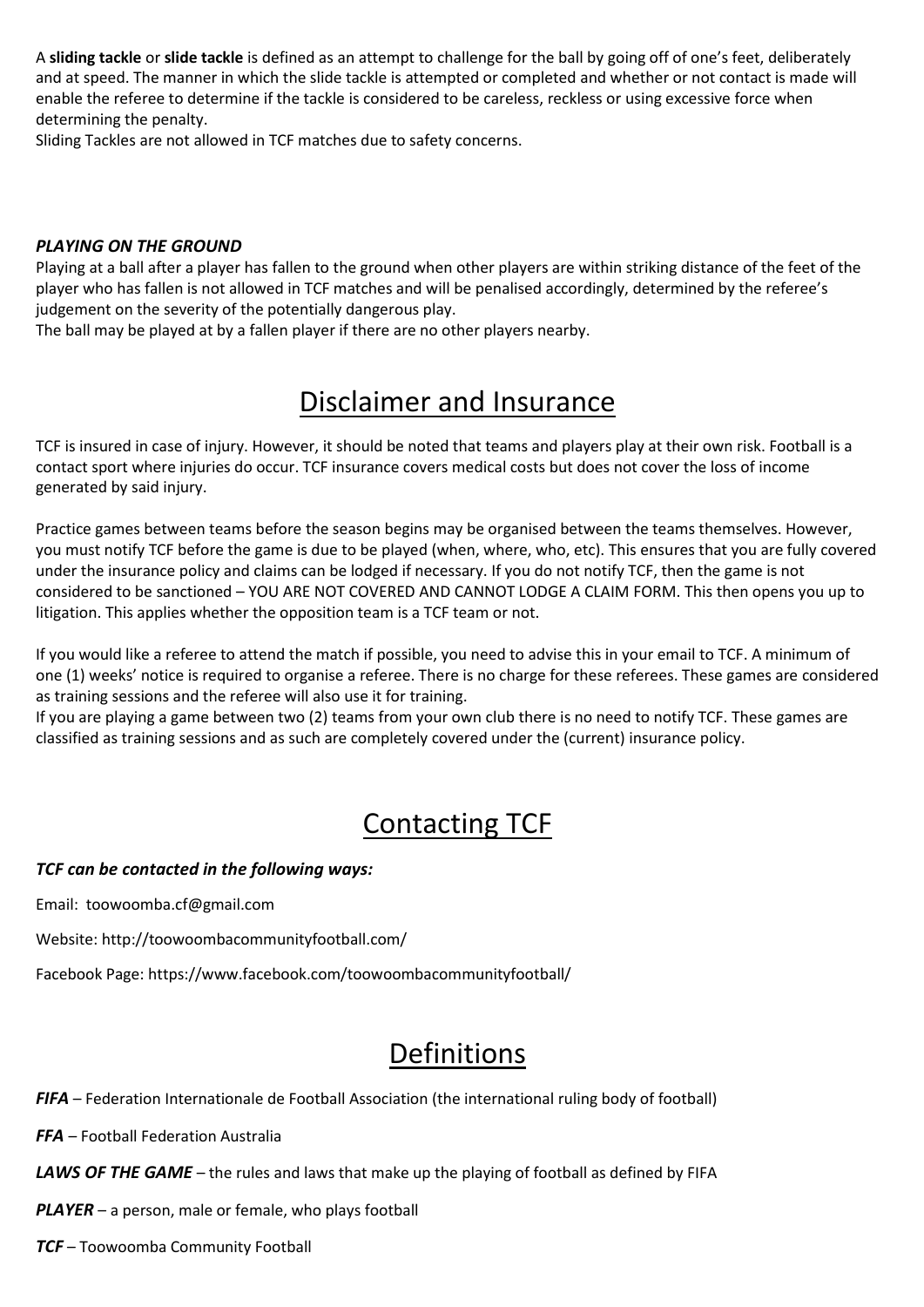*TEAM* – a group of players, joined together utilising the same colours and strips, to play football. The minimum number of players that constitute a 'team' shall be seven (7)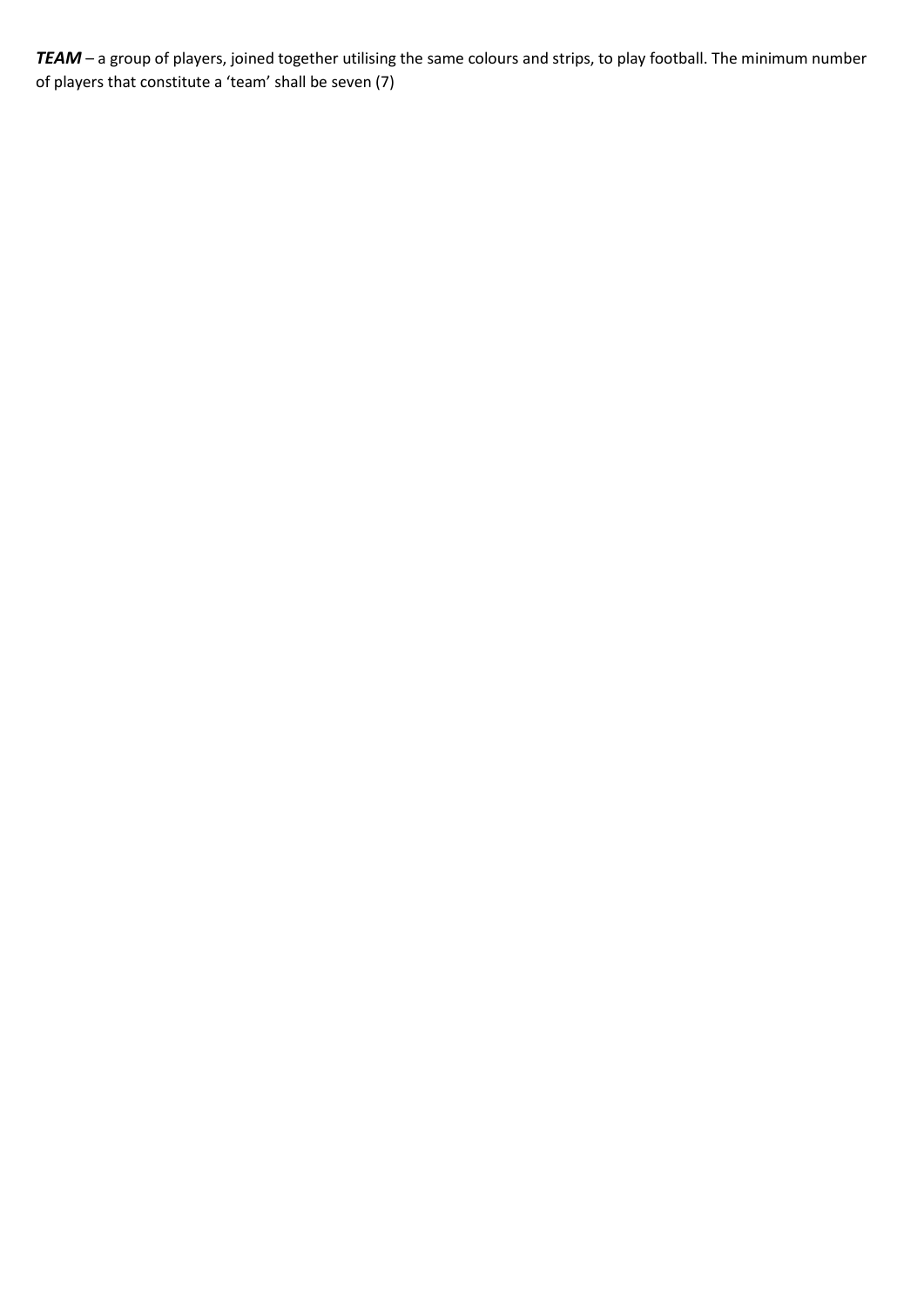



# TOOWOOMBA COMMUNITY FOOTBALL

### Team Registration Form

TEAM NAME

### **CONDITIONS OF ENTRY INTO THE TCF COMPETITION**

1. We accept that the nomination of our team is not confirmed until the full team nomination fee (\$200 AUD) is received in full by the TCF.

2. We understand that for a player to play legally in a TCF sanctioned match, he/she must have filled out a player registration form and submitted it with his full player's fees to the TCF. Clearance to play is not granted until the payment has been received in full by TCF. Payment cannot be made on the day to a match official in cash. Teams that are found guilty of playing unregistered players will result in the match result being redressed as a forfeit.

3.We agree to be responsible for the behaviour of my team on around the fields that the TCF plays its games on.

4. We agree to uphold any suspensions or penalties as per the TCF Rules and Guidelines. This is a PDF freely available on the TCF website.

5. We agree to read and understand the Offensive Language rule, the Slide Tackle rule and the Playing on the Ground rule as found in the TCF Rules and Guidelines. These are altered from the FIFA : Laws of the Game.

6. We agree to be the point of contact for my team in regard to field closures, suspensions, rule changes and any other required correspondence with the TCF.

7. We understand that a player suspension for your team will be confirmed via email by the Thursday (Two days before) before the next fixture. Failure to uphold this suspension due to ignorance will not be accepted and loss of competition points for that match will occur if found guilty.

| <b>TEAM CAPTAIN</b> |           |      |  |  |
|---------------------|-----------|------|--|--|
|                     |           |      |  |  |
|                     | Signature | Date |  |  |
| <b>TEAM MANAGER</b> |           |      |  |  |
|                     |           |      |  |  |
|                     | Signature | Date |  |  |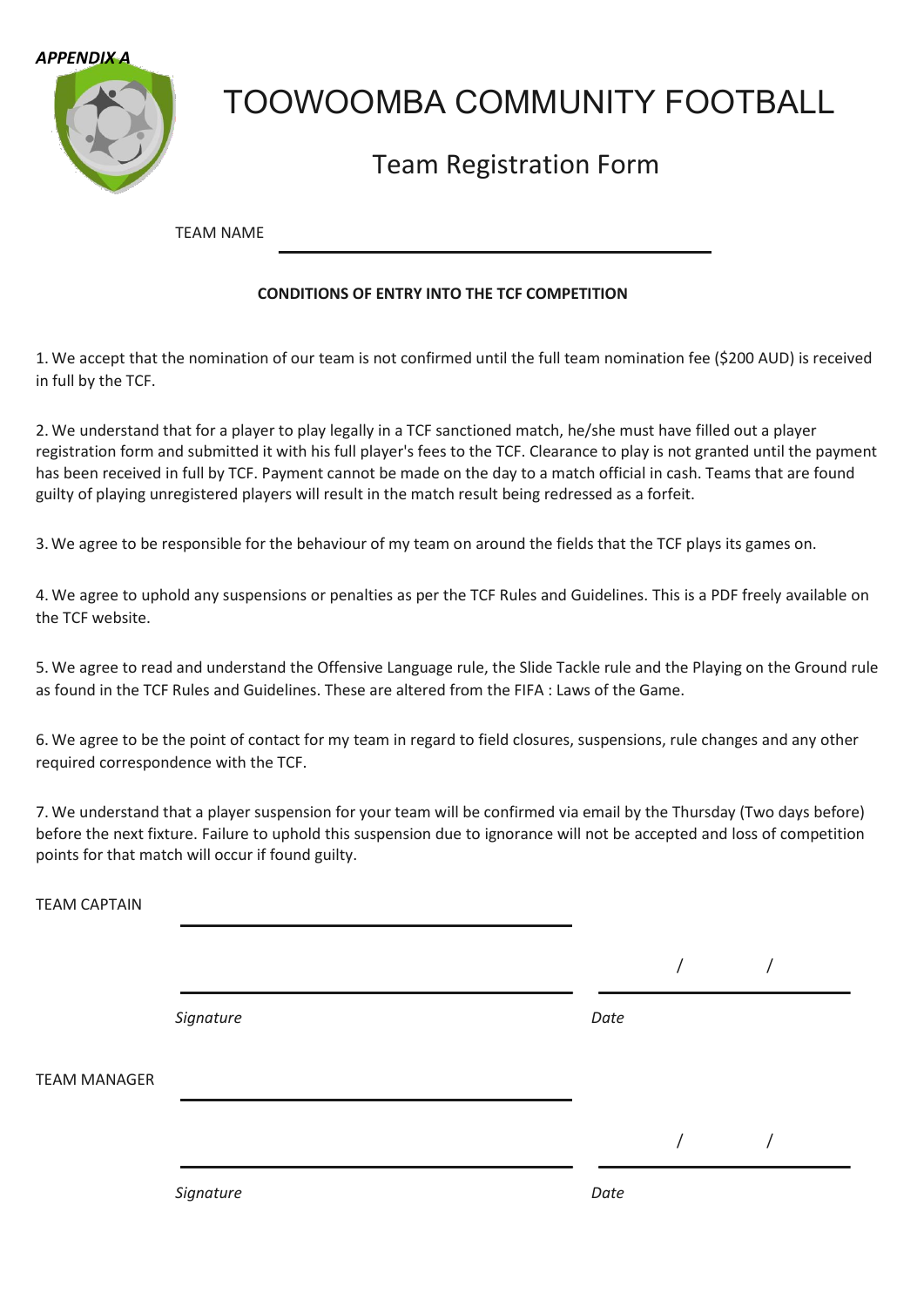#### *APPENDIX B*

|                            |                                 | TOOWOOMBA COMMUNITY FOOTBALL |  |
|----------------------------|---------------------------------|------------------------------|--|
|                            | <b>Player Registration Form</b> |                              |  |
|                            |                                 | please print or type         |  |
| SURNAME                    |                                 | <b>FIRST NAME/S</b>          |  |
| <b>TEAM NAME</b>           |                                 |                              |  |
| POSTAL ADDRESS             |                                 |                              |  |
| <b>SUBURB</b>              |                                 | <b>POSTCODE</b>              |  |
| <b>DATE OF BIRTH</b>       |                                 | <b>COUNTRY OF BIRTH</b>      |  |
| <b>TELEPHONE No.(Home)</b> |                                 | (Mobile)                     |  |
| <b>E-MAIL ADDRESS</b>      |                                 |                              |  |

#### **DISCLAIMER AND INDEMNITY**

*(Note: By signing this form, your own and your next of kin's legal rights and entitlements could be affected and you should obtain your own independent legal advice before signing)*

I hereby consent to play under the jurisdiction and for Toowoomba Community Football ("TCF") as a registered player for the …………………………………………………………Team. I acknowledge and accept that my registration to play in TCF is conditional upon my acceptance of the following conditions (signified by my signature appearing hereunder):-

- 1. Football is a body contact sport from which injury, disablement or even death may occur. I play and train at my own risk and my executors and I hereby agree to fully indemnify TCF, its directors, management, staff, coaches, affiliates, members and clubs upon whose grounds matches or training may be played against any damages, losses or judgments they may incur as a result of my playing Football under the jurisdiction of TCF.
- 2. I acknowledge that I have been made aware and am aware that TCF and the Club do not have insurance cover protecting me against loss of earnings resulting from injuries nor a capital lump sum payment for permanent disablement or death. I declare that I have either obtained my own insurance cover to protect myself against all such eventualities, or I have elected not to insure myself and accept the risk of loss of earnings or loss of lump sum benefit for both myself, my family and my heirs and executors nominated in my Will.
- 3. I acknowledge that I have been made aware of and am aware that TCF and the Club do not have comprehensive insurance cover protecting me from all costs associated with injuries incurred while playing football with TCF. I understand that TCF do have a small discretionary fund that can be made available to players to cover reimbursement of some medical costs (up to but not exceeding \$500) for injuries sustained while playing with TCF, upon the completion of the Medical Expenses Claim Form, in conjunction with submitted medical invoices or receipts.
- 4. I declare that I believe I am in proper physical condition to play Football and that TCF has recommended that I first obtain a medical checkup before commencing to play or train at the start of each season, or after suffering an injury or a lay-off period exceeding two weeks.
- 5. I accept the TCF code of conduct and agree to be disciplined by TCF should I breach that code of conduct. I acknowledge I have read and are aware of all TCF policies and codes.

|                |       | TCF MEMBER # |
|----------------|-------|--------------|
| Signature:     | Date: |              |
| Team Official: | Date: |              |
|                |       |              |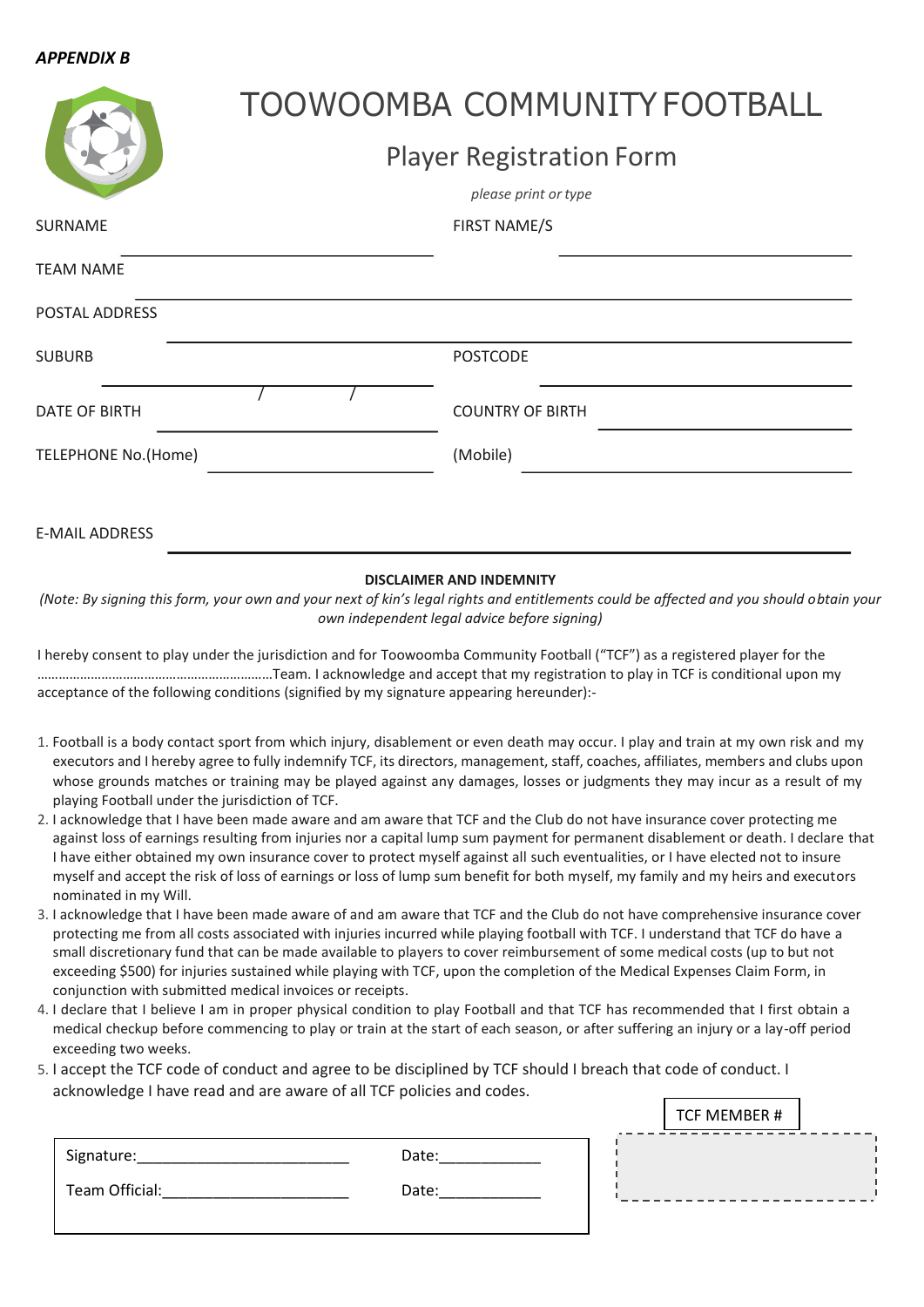



# **Incident Report Form**

TOOWOOMBA COMMUNITY FOOTBALL

|                                                                                                                                                            | Date of Incident: _________________                                                                                      |                                                                                    |  |  |
|------------------------------------------------------------------------------------------------------------------------------------------------------------|--------------------------------------------------------------------------------------------------------------------------|------------------------------------------------------------------------------------|--|--|
|                                                                                                                                                            |                                                                                                                          |                                                                                    |  |  |
|                                                                                                                                                            |                                                                                                                          |                                                                                    |  |  |
|                                                                                                                                                            |                                                                                                                          |                                                                                    |  |  |
| Person/s involved in Incident:                                                                                                                             |                                                                                                                          |                                                                                    |  |  |
|                                                                                                                                                            |                                                                                                                          |                                                                                    |  |  |
|                                                                                                                                                            |                                                                                                                          | Position Held: __________________________                                          |  |  |
|                                                                                                                                                            |                                                                                                                          | Position Held: _________________________                                           |  |  |
|                                                                                                                                                            |                                                                                                                          |                                                                                    |  |  |
|                                                                                                                                                            |                                                                                                                          |                                                                                    |  |  |
| Please indicate if (in your opinion) any of the following occurred:<br>Inappropriate Behaviour<br>$\bullet$<br>Violent / antisocial Behaviour<br>$\bullet$ | Infraction with the Competition Rules<br>Incorrect Referee Calls / Interpretations<br>Incorrect / Biased Referee Conduct |                                                                                    |  |  |
| Was the incident dealt with by the referee or other match official?                                                                                        |                                                                                                                          | Yes<br>No                                                                          |  |  |
|                                                                                                                                                            |                                                                                                                          | Do you feel that the person / team was treated unfairly in the incident? Yes<br>No |  |  |
| Please explain your reasoning:                                                                                                                             |                                                                                                                          |                                                                                    |  |  |
|                                                                                                                                                            |                                                                                                                          |                                                                                    |  |  |
|                                                                                                                                                            |                                                                                                                          |                                                                                    |  |  |
|                                                                                                                                                            |                                                                                                                          |                                                                                    |  |  |
|                                                                                                                                                            |                                                                                                                          |                                                                                    |  |  |

Do you feel the actions taken to deal with the incident were correct / fair / in accordance with the Laws of the Game? Yes **not a** No  $\overline{\phantom{a}}$